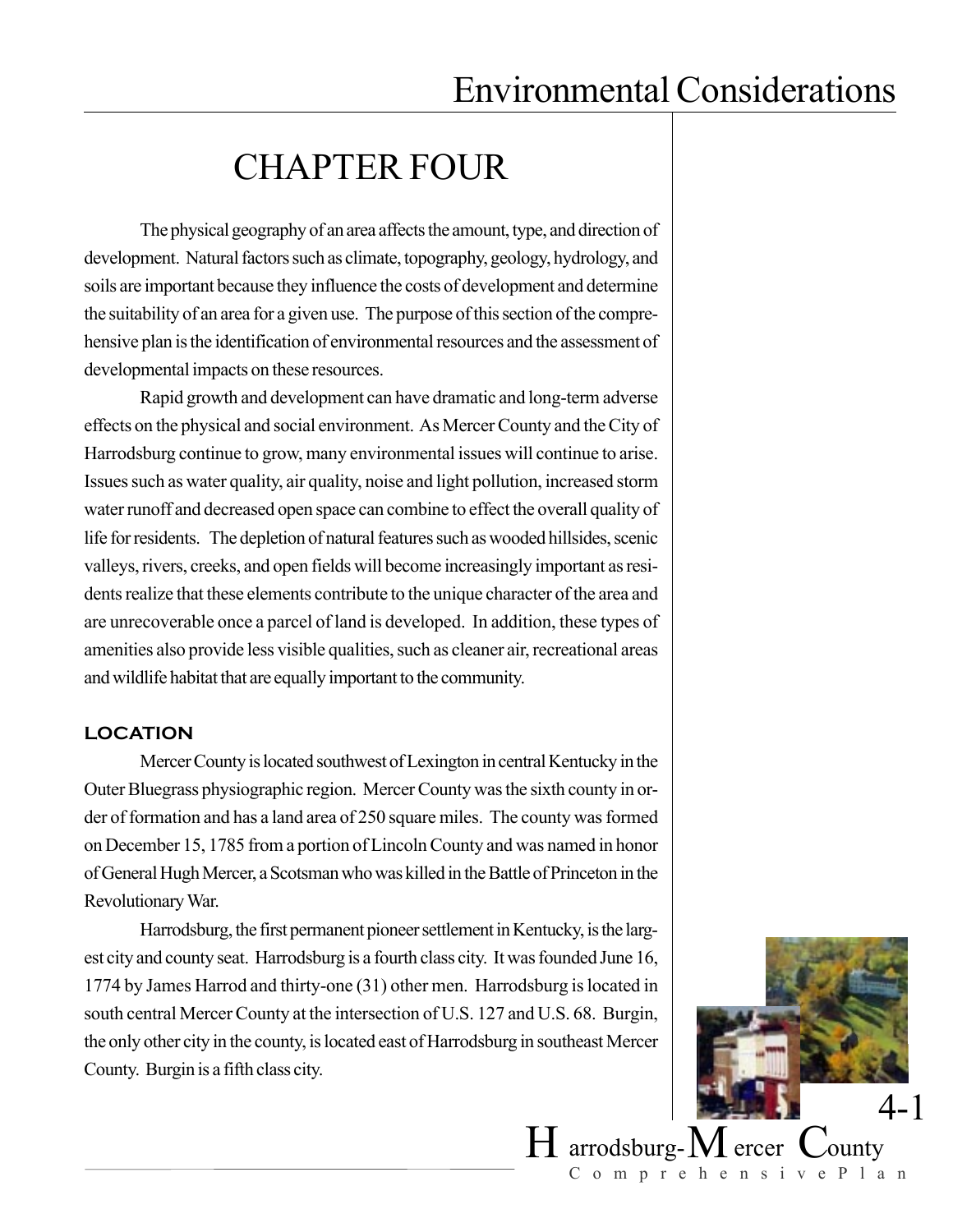### CLIMATE

Mercer County has a temperate and humid climate. Southerly winds predominate bringing moist warm air. The most common severe weather conditions are in the form of mild droughts or thunderstorms. Tornadoes are the most devastating severe weather which occurs in the area. Tornadoes can occur almost anywhere in Kentucky and in any terrain, hilltop or valley bottom. Severe storms can occur in any month but are most frequent from March to July.

Long term climatological data is available for the Danville weather station. The following discussion is based upon the period between the years 1933 - 1995 for extremes and the years 1961 - 1990 for averages. The coldest days occur in January when the monthly average temperature is 30.8º F. The warmest days occur in July with a monthly average temperature of 75.4º F. During the period from June to September, an average of 26.7 days will have a maximum temperature of 90º F or higher. The minimum temperature is expected to be 32º F or less an average of 98.6 days from October through April. The coldest temperature on record for the period is -20º F on January 20, 1994. The hottest recorded temperature was 107º F on July 9, 1988 and June 29, 1936.

Precipitation averages 47.56 inches annually. Records indicate that July and May tend to be the wettest months and October and January the driest. Precipitation in general is evenly distributed throughout the year. An average of seven (7) days per month will have precipitation of .10 inches or more.

## AIR QUALITY

Air quality is monitored by the Division of Air Quality Control of the Kentucky Natural Resources and Environmental Protection Cabinet, Department for Environmental Protection. The "*Kentucky Ambient Air Quality Report*" which is produced by the Technical Services Branch of the Kentucky Division of Air Quality is issued annually. The last report issued summarizes statistical results of monitoring conducted during the year 2002 to measure outdoor concentrations of air pollutants in the Commonwealth. The primary source of data for the report is the Air Quality Surveillance Network operated by the Kentucky Division for Air Quality which has operated an air quality monitoring network since July 1967. The 2002 network included 117 monitors in 33 counties (this total includes monitors operated by the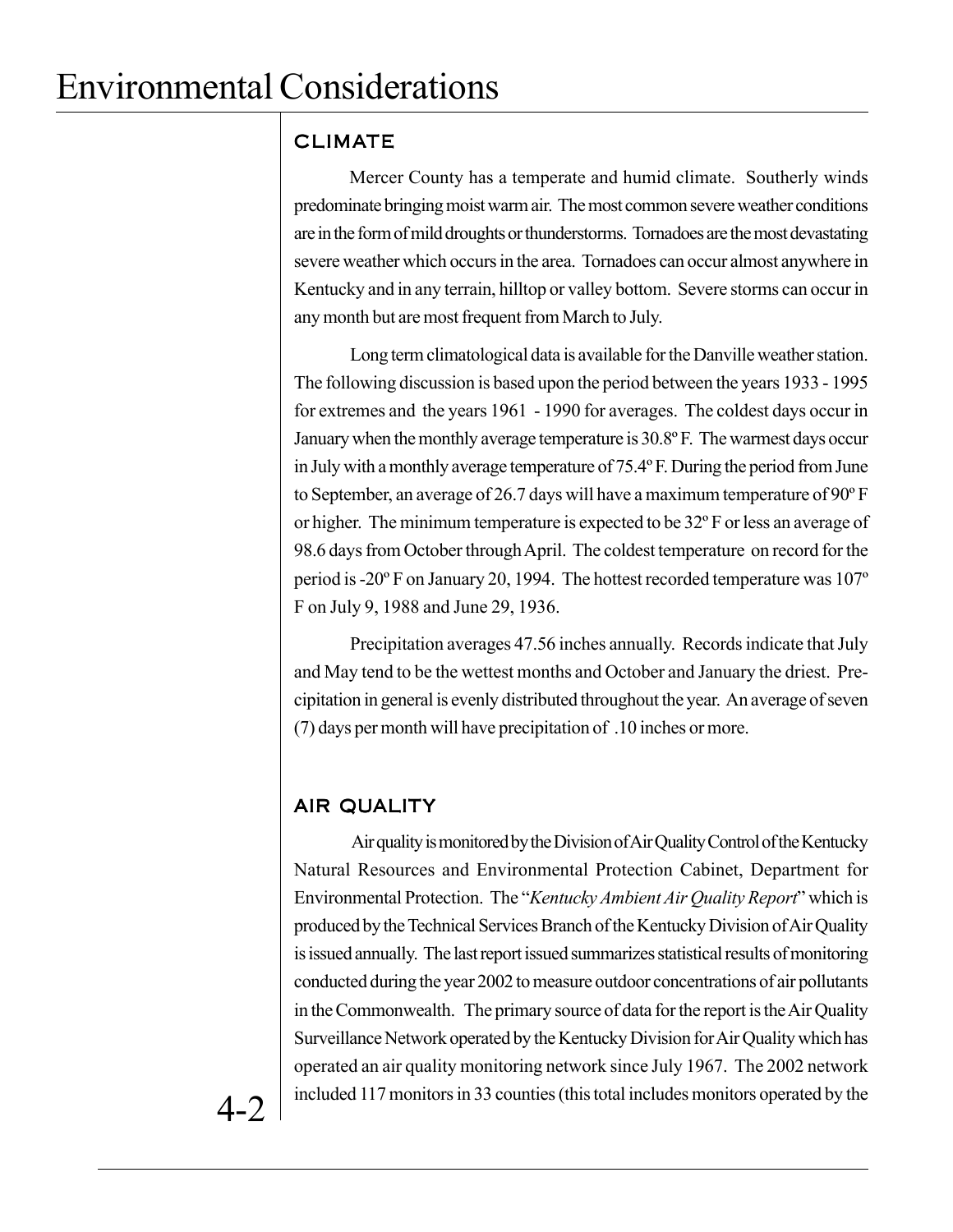Louisville Metro Air Pollution Control District and the National Parks Service at Mammoth Cave). The monitoring station locations are selected with U.S. Environmental Protection Agency guidance and, in general, are established near high population areas or air pollution sources. Each year the sites are reviewed to ensure that adequate coverage is being provided. In the year 2002, the closest Kentucky Air Monitoring Sites to Mercer County were located in Fayette and Jessamine Counties. Overall, the division monitors compliance of six (6) criteria pollutants including carbon monoxide, sulfur oxides, nitrogen dioxide, lead, ozone, and particulate matter. However, different sites monitor for different pollutants. In Fayette County, several sites monitored carbon monoxide, sulfur dioxide, nitrogen dioxide, ozone and particulate matter. The one (1) monitoring site in Jessamine County monitors for ozone attainment. In 2002, all Kentucky Counties were in attainment for carbon monoxide, sulfur dioxide, nitrogen dioxide, and ozone. There were three (3) exceedances of particulate matter standards. All three (3) occurrences were located in Louisville in 2002.

According to the U.S. EPA's *Aerometric Information Retrieval System* (AIRS), there are eight (8) facilities in Mercer County that produce and release air pollutants: Corning Incorporated, Createc (now closed), Hitachi Automotive Products, Kentucky Utilities Company, Mago Construction, Mercer Stone Company, and Modine Manufacturing Company. Of these facilities, EPA has only reported formal enforcement action against the Kentucky Utilities Company.

#### NOISE

 High noise levels can impact the health and safety of residents. Excess noise can cause impacts ranging from the nuisance of interrupting a conversation to causing physical and psychological harm. The primary consideration for noise in terms of new development is the community noise level. According to "The Noise Guidebook" issued by the Department of Housing and Urban Development, the main contributors to a community noise problem are transportation sources such as highways, railroads, and airports. These sources are the most pervasive and continuing of the noise sources. The main issues involved in any noise analysis are how much noise a site is exposed to, what types of activities are affected, and what design or attenutation measures can be used to keep noise to an acceptable level.



 $H$  arrodsburg- $M$  ercer  $C$ ounty ComprehensivePlan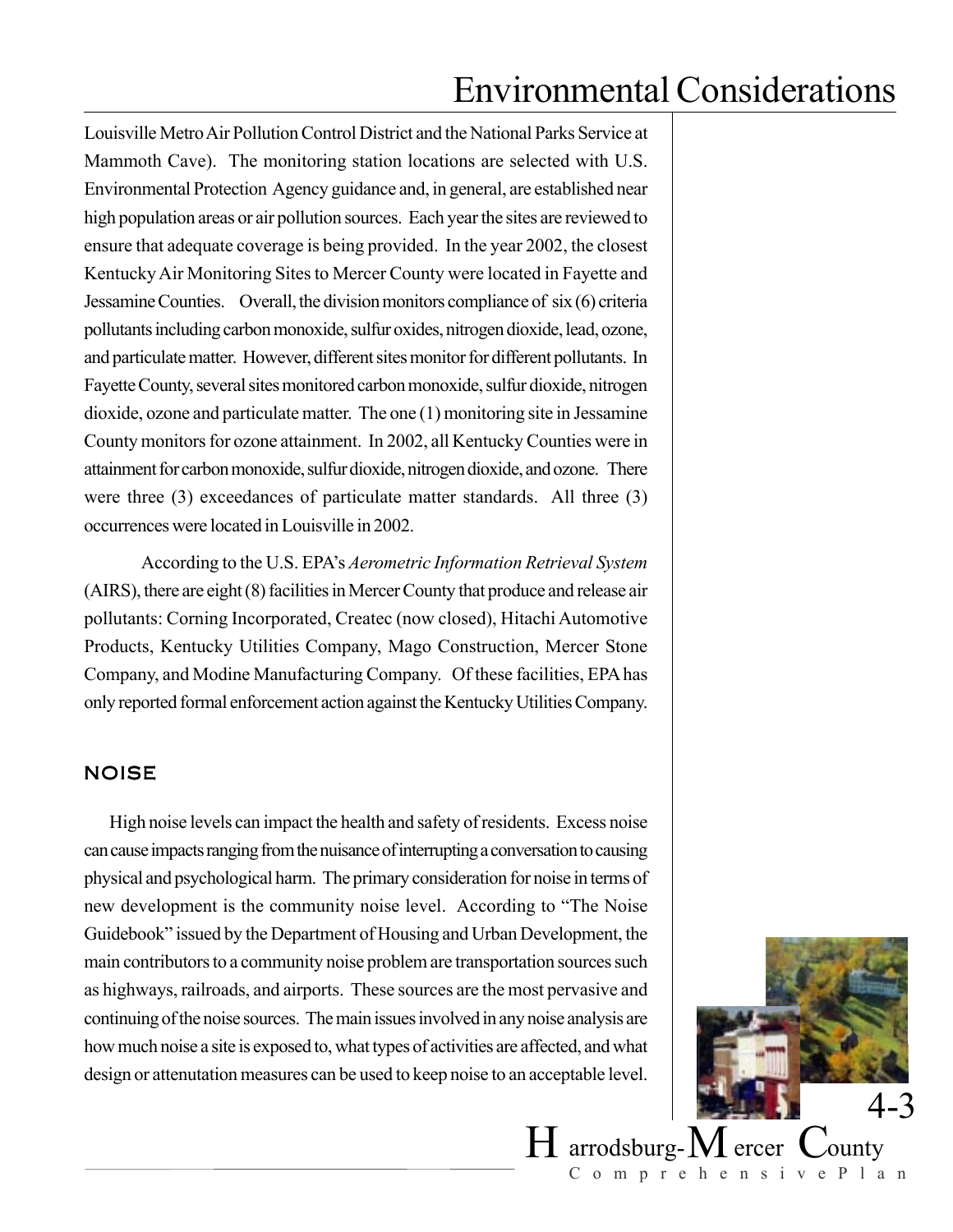Outdoor noise levels are of greatest concern in residential areas especially at night when sleep is disrupted.

The easiest way to mitigate noise is to separate noise sources from noise receptors. This can be accomplished by requiring buffer zones around airports and establishing minimum setbacks from major highways and railroads. For example, HUD recommends that no occupiable buildings be constructed within 100 feet of a railroad due to the impact of noise and vibration. Noise levels can also be attenuated by noise barriers, site design, and soundproofing of buildings. It is recommended that a noise analysis be conducted when noise sensitive uses such as residential development or hospitals are proposed near railroads, airports or highways with considerable truck traffic. In Mercer County, the major facilities of concern are the Norfolk-Southern Railroad and U.S. 127 within the Harrodsburg central business district along the by-pass. It is important to note that the county has an ordinance that establishes acceptable decible levels for noise in the community.

### PHYSIOGRAPHY & GEOLOGY

Mercer County is located in the Bluegrass physiographic region with most of the county in the Inner Bluegrass. The county is underlain by rocks of Middle Ordovician age which are some of the oldest exposed rocks in Kentucky. The three (3) formations that predominate are the Cynthiana Formation, the Lexington Group, and the High Bridge Group.

The Cynthiana Formation is exposed in the western half of Mercer County. This formation consists of thin to thick bedded limestone with some interbedded thin shale. The Lexington Group is exposed mostly in the eastern half of the county. It consists of thin to medium beds of limestone with varying degrees of interbedded shale. The High Bridge Group is found along the Dix River which forms Herrington Lake and the eastern boundary Mercer County, and along the Kentucky River which borders the county to the north-east. The High Bridge Group consists of mostly massive limestone. The rocks of this group are more resistant to erosion than other rocks in central Kentucky. These rocks are responsible for the rugged topography of the gorge which forms the Kentucky River palisades and some of its tributaries including the Dix River. There are no major fault lines in Mercer County. Limestone is the most significant mineral source in the county with one (1) crushed stone quarry located just east of Harrodsburg.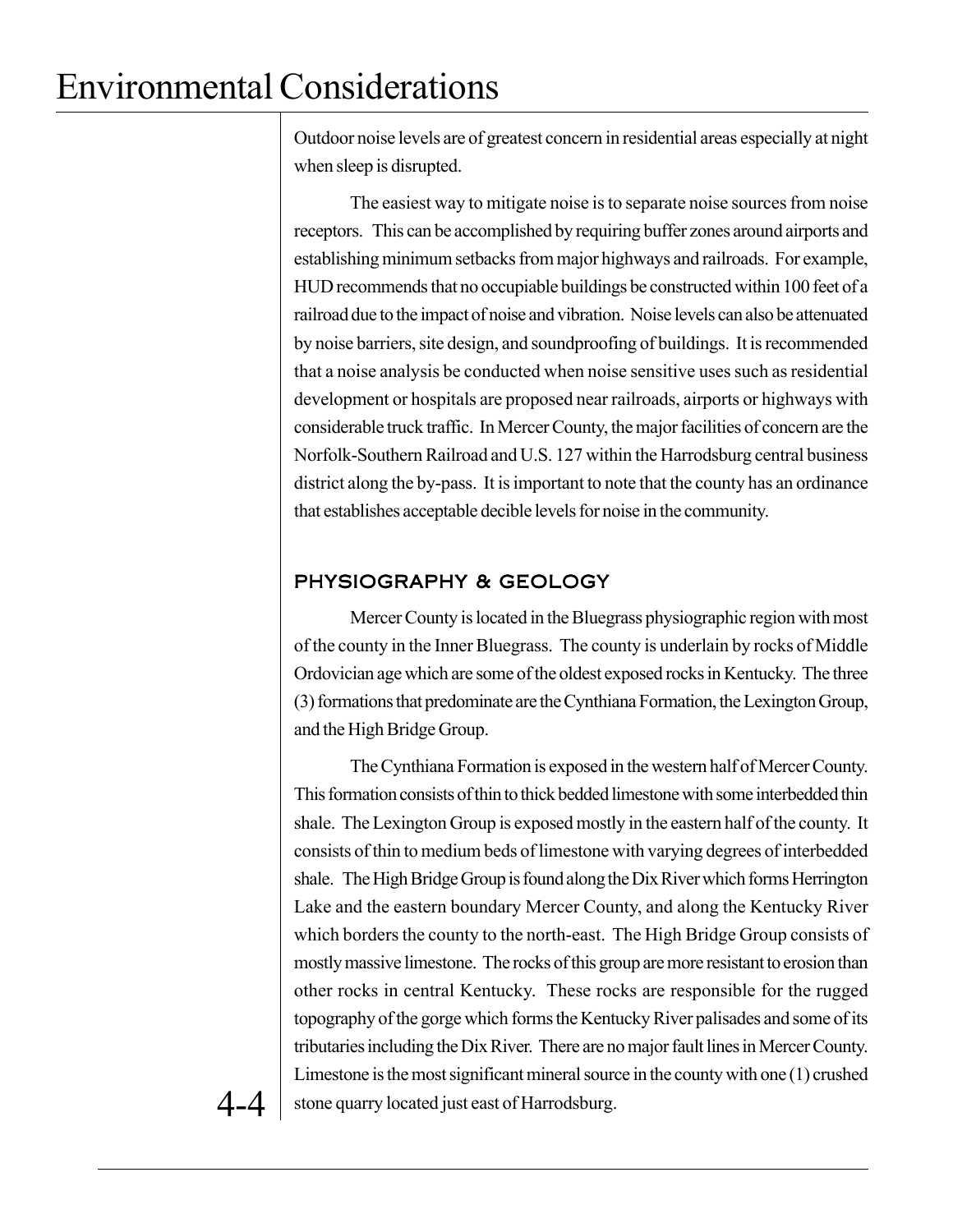The topography in most of Mercer County is gently to moderately rolling upland with broad, flat valleys. The area in the vicinity of the Kentucky and Dix Rivers is characterized by steep slopes and high cliffs along relatively flat, broad valley floors. Elevations range from 483 feet in the north end of the county at the downstream end of the Kentucky River to almost 950 feet on hilltops to the southwest. The county is drained generally to the north by the Chaplin River, Salt River, Dix River, and Kentucky River. There is some underground drainage where limestone predominates. The county crosses three (3) watersheds, the Lower Kentucky (to the east), Salt River watershed (central portion of the county), and Rolling Fork to the west. Although the geology of Mercer County is varied, it consists of mostly limestone bedrock. The most sensitive goelogy to ground water pollution is found on the eastern edge of the county. In these areas, surface water more quickly penetrates the soil and impracts the water quality of lakes and streams.

#### KARST TOPOGRAPHY

Karst topography describes an area which is underlain by limestone which has been dissolved by groundwater percolation through rock forming solution channels. These channels increase in size over extended periods of time to form caves and other cavities. As these cavities expand, it is common for them to form depressions known as sinkholes at the surface. An area with karst topography is characterized by the extensive development of sinkholes, underground drainage, lack of surface streams, caverns, solution sculptured rock, and large springs. Karst topography is common in Mercer County due to the underlying limestone. According to *Caves and Karst of Kentucky*, published in 1985 by the Kentucky Geological Survey, there are thirty-seven (37) known caves in Mercer County with four (4) of them mapped.

The major concerns with karst topography in developed areas are sinkhole flooding, overburden collapses, and groundwater contamination. Sinkhole flooding occurs when stormwater runoff exceeds the drainage capacity of the sinkhole. Flooding problems may increase when sinkholes are filled in with debris or soil when an area is graded. Development in a sinkhole drainage area which increases the amount of impervious surface such as roofs or paving can result in increased rates of runoff which then results in flooding problems. While overburden collapses are sometimes caused by blasting or construction over a cavity, groundwater



ComprehensivePlan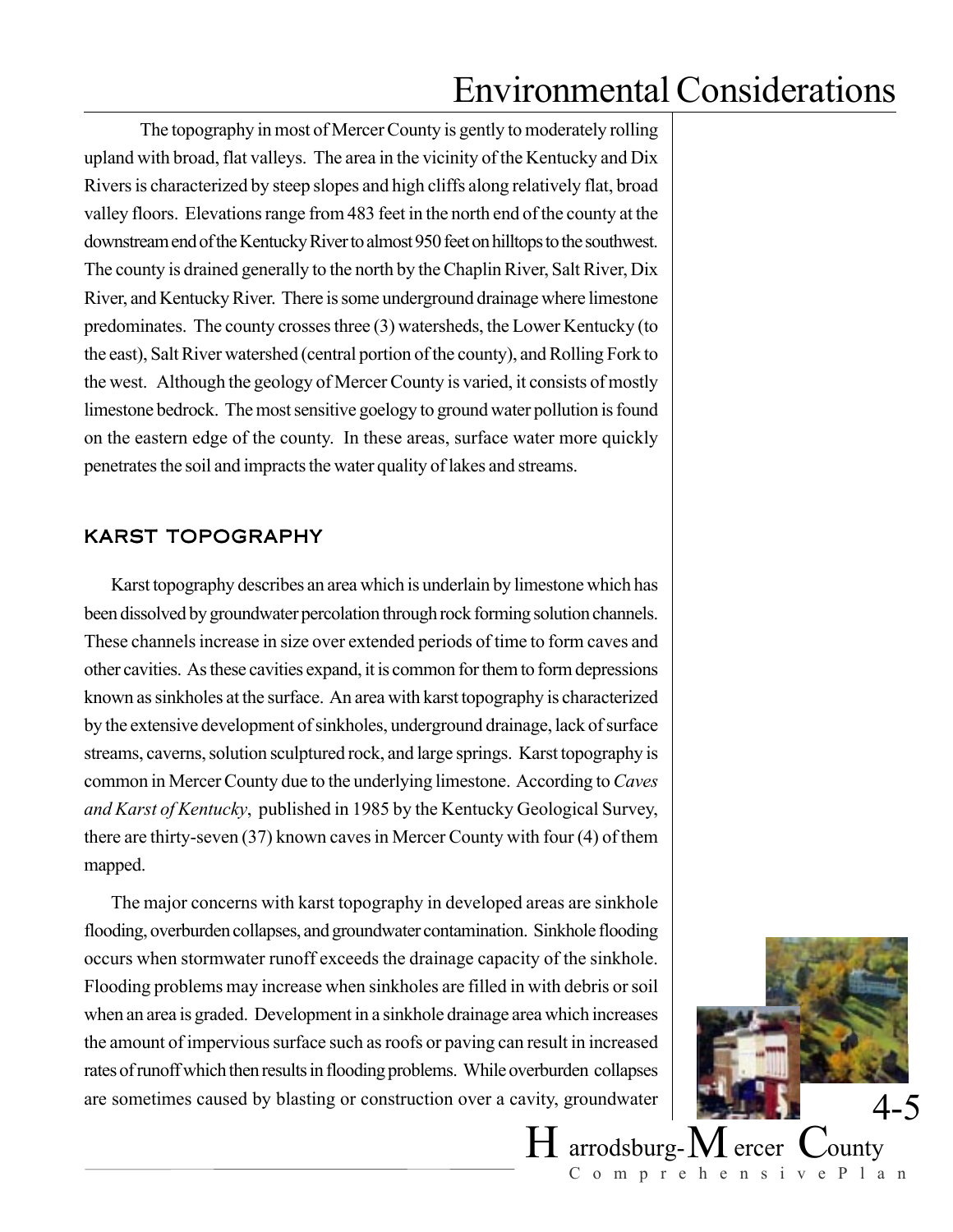fluctuations are a more common cause. In karst areas, the water table provides buoyant support for overburden arches. Droughts, high volume groundwater pumping and sometimes land use changes which affect water storage can result in a lowered water table and overburden or slumping or collapse. Groundwater contamination is also of particular concern in karst areas. Surface water normally percolates slowly through the soil before entering the groundwater allowing removal or containment of contaminants. However, in karst areas, surface water may become groundwater in a matter of minutes. Underground streams may flow as much as five (5) miles per day. This can cause rapid and extensive contamination of wells and springs which may be a water supply source for homes and livestock.

### STEEP SLOPES

Land uses vary in their sensitivity to slope. Virtually flat land can be used for intensive activity, while slopes in excess of 20% present limitations so great that development is not feasible, both practically and financially. Residential development can take place on small scattered sites utilizing land that industrial development, with its more expansive land requirements must bypass. In addition, the location and concentration of slopes in the forms of hills, ridges, valleys and plains can force development into large clusters or break it up into dispersed patterns. Visual indications of unstable slopes include previous slides or slumps; cracking of the top of the slope; tilting of fences, retaining walls, utility poles or trees; new cracks in foundations and sidewalks; and slowly developing and widening cracks in the ground or paved areas.

Development on steep slopes can accelerate erosion, increase runoff, and decrease the volume of water absorbed and filtered as groundwater. Damage to buildings and other man-made structures can occur on unstable slopes. Commercial and industrial development should be restricted on slopes steeper than 12%. Developers of residential property on such slopes should be required to prove that the construction techniques employed can overcome a site's limitations. In certain instances, the county may consider requiring a submittal of a geotechnical report prior to providing services to a new development or subdivision in order to ensure the safety of those utilizing the building being constructed. The suitability of different degrees of slope for development is show in Table 4-1 on the next page.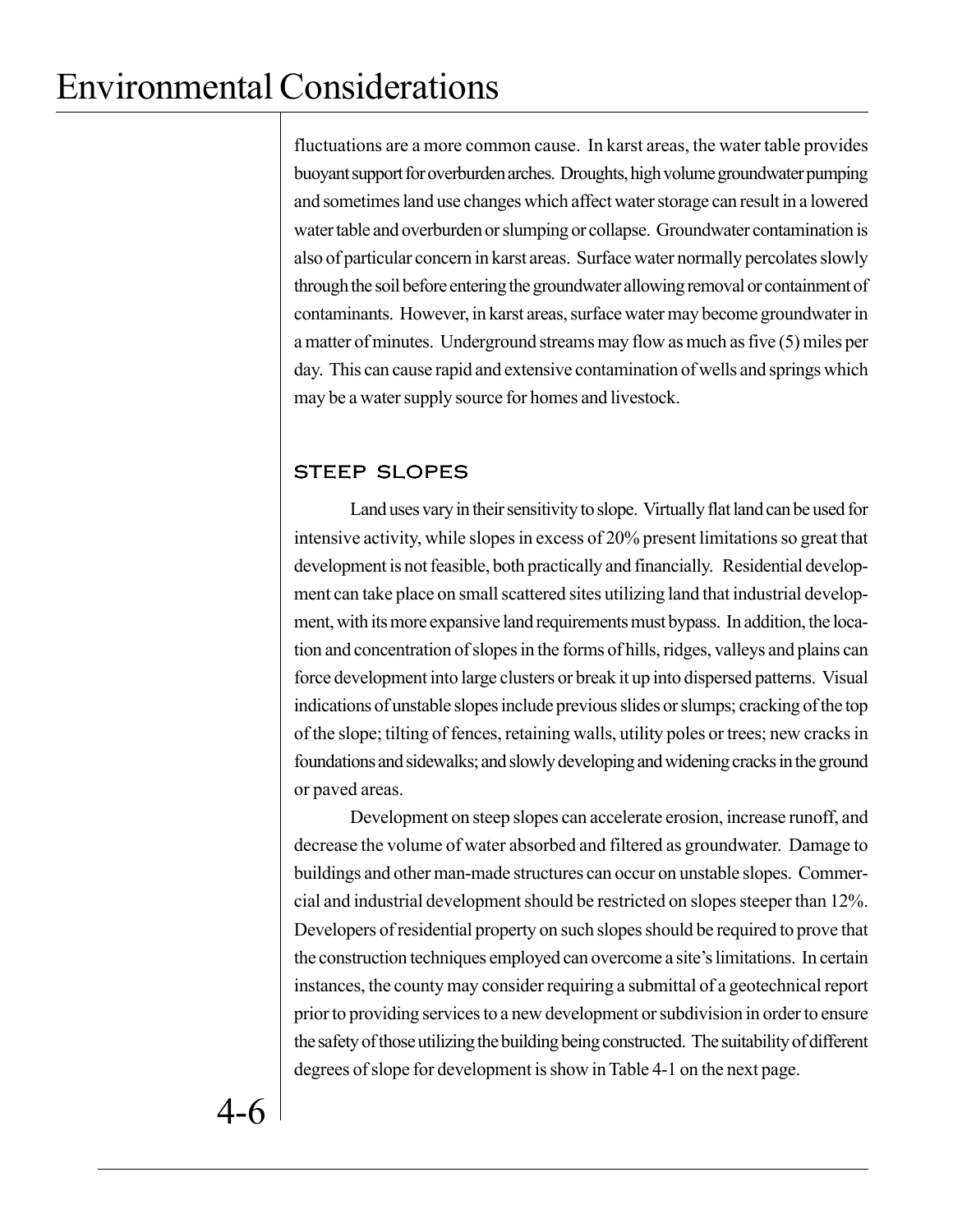| <b>TABLE 4-1</b>                               |              |                    |            |                        |  |  |
|------------------------------------------------|--------------|--------------------|------------|------------------------|--|--|
| <b>SLOPE SUITABILITY FOR URBAN DEVELOPMENT</b> |              |                    |            |                        |  |  |
| Limitations                                    | Suitability  | <b>Residential</b> | Commercial | <b>Industrial Park</b> |  |  |
| Slight                                         | Optimum      | $0 - 6\%$          | $0 - 6\%$  | $0 - 2\%$              |  |  |
| Moderate                                       | Satisfactory | $6 - 12%$          | $6 - 12%$  | $2 - 6\%$              |  |  |

Severe Marginal 12-18% 12-18% 6-12% Very Severe Unsatisfactory 18%+ 18% 18%+ 18% 12%+ Figure 4-1 is a generalized map showing the slopes in Mercer County. Steep

slopes (greater than 12%) are found along the Kentucky River to the east and in the western third of the county. The western portion of the county is mostly moderately sloping (6 to 12% slopes). The remainder of the county is predominately gently rolling (slopes less than 6%) with some moderately sloping areas. Most development in Mercer County has occurred on land with a slope of 6% or less. Both Harrodsburg and Burgin were developed in areas of gently rolling land.

#### FLOODPLAINS

Floodplains are low lying areas that are susceptible to flooding. Development must be restricted or prohibited in floodplains to prevent property damage. Floodplain maps have been prepared for Mercer County, Harrodsburg and Burgin by the Federal Emergency Management Agency (FEMA). In Harrodsburg, the area along Town Creek in the north end of the city is identified as being in the 100 year floodplain (Flood Insurance Rate Map, Community Number 210172). Town Creek is a tributary to Salt River. Flood hazard areas in the vicinity of Harrodsburg are shown in Figure 4-2. In Burgin, areas along Water Street and Cane Run, a tributary to the Dix River, are identified as flood hazard areas (Flood Hazard Boundary Map, Community Number 210171A). For the remainder of Mercer County, areas subject to flooding have been identified along Kentucky River, Dix River, Lake Herrington, Salt River, Chaplin River, Cane Run, Town Creek, Dry Fork, Deep Creek, Thompson Creek and Lyons Branch. These flood areas are shown on FEMA Flood Insurance Rate Maps (Community Number 210306; Panels 25,



ComprehensivePlan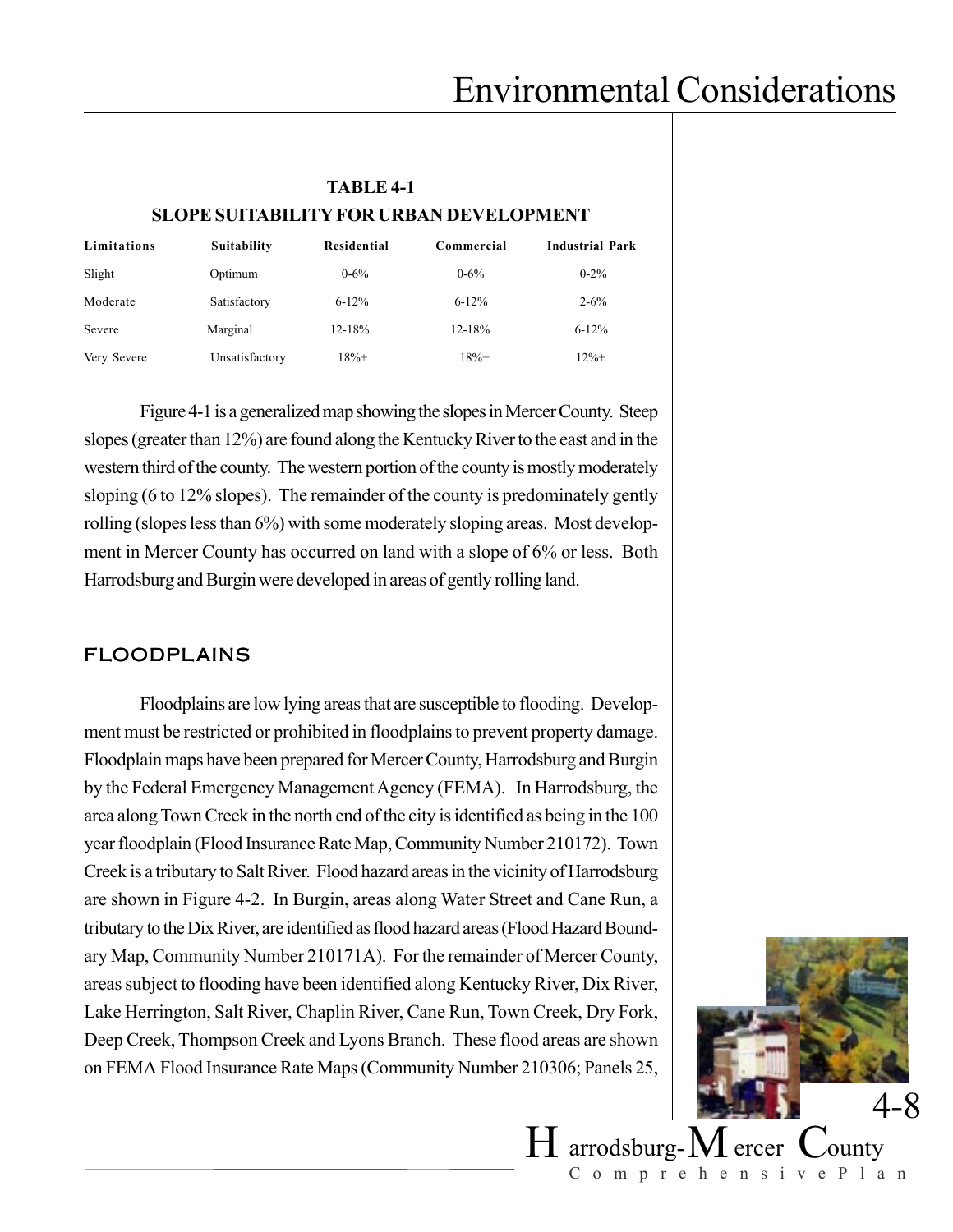50, 55, 75, 100 and 125). Figure 4-3 is a generalized map showing the larger floodplain areas in Mercer County. It is important to note that FEMA maps should be consulted when reviewing development proposals in floodprone areas.

## SOILS

Detailed soil information and soil maps can be found in the *Soil Survey of Boyle and Mercer Counties*, *Kentucky* published by the U.S. Department of Agriculture, Soil Conservation Service. The general soils map found in the soil survey shows that there are seven (7) soil associations in Mercer County. Soil associations are generalized groupings of similar soils with common relief and drainage patterns (Figure 4-4). While specific soil information must be consulted to determine the suitability of a particular site for various land uses, soil associations can provide information for general planning purposes. Table 4-2 shows the major soil associations and their suitability for development.

## HYDRIC SOILS

Hydric soils are those soils which are saturated, flooded or ponded long enough during the growing season to develop anaerobic conditions in the upper layers. The presence of hydric soils is an indication that wetlands may exist in an area. Under currently accepted definitions, an area is considered a wetland if it has hydric soils, hydrophytic vegetation (plants that are adapted to growing in wet conditions), and wetlands hydrology. Wetlands hydrology means that the area is either permanently or periodically inundated or the soil is saturated to the surface at some time during the growing season. The only hydric soil in Mercer County is Dunning silty clay loam. It is hydric due to saturation. Four (4) other soil types, Boonesboro silt loam, McGary silt loam, Newark silt loam, and Nolin silt loam may have inclusions of hydric soils. This means that areas mapped as these soil types may include small areas of hydric soils in poorly drained low spots. In Mercer County, these hydric soils support or would have supported woody vegetation under natural conditions except those identified as swamp or ponded places.

Dunning silty clay loam is found only in limited locations in Mercer County. These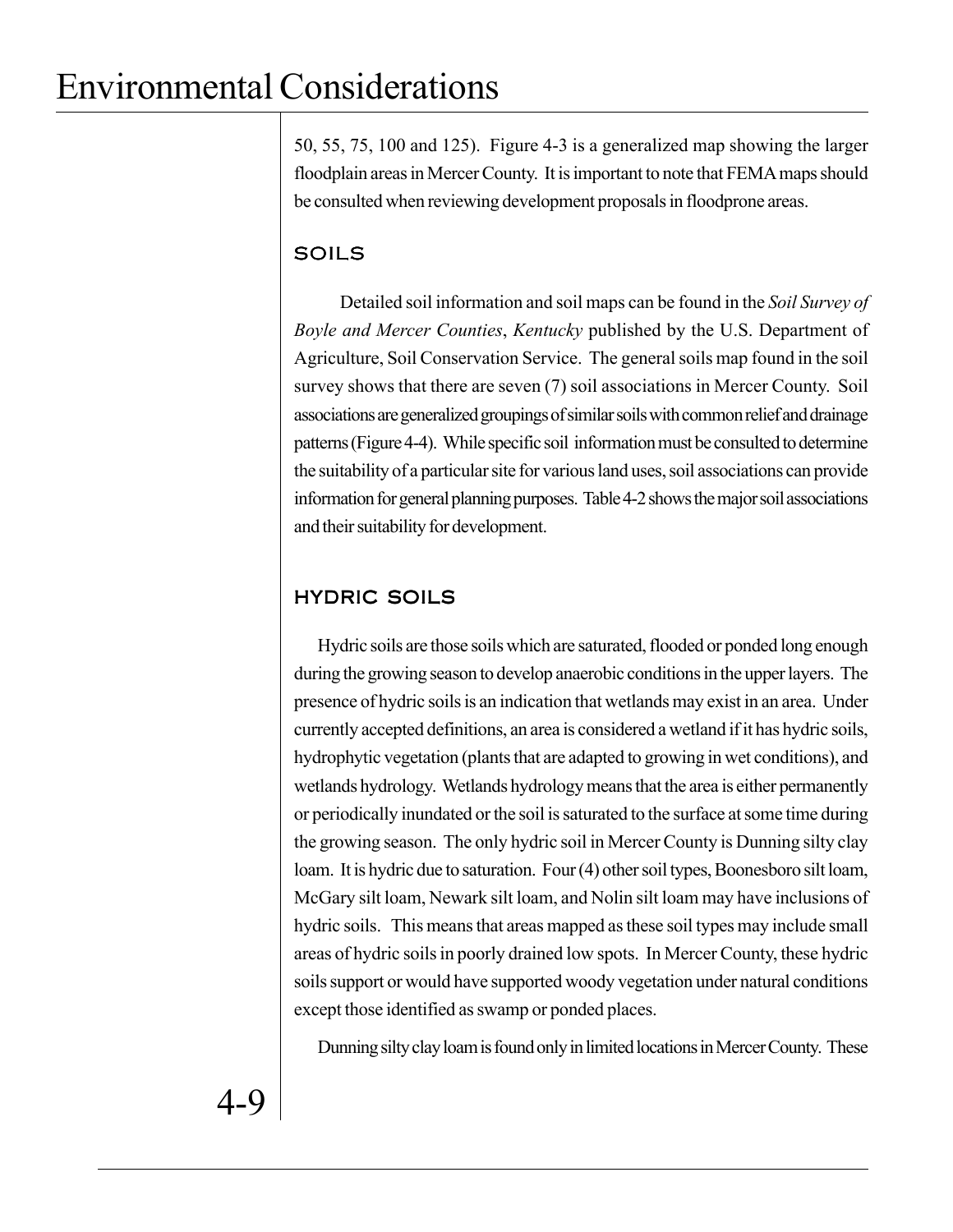areas include Shaker Creek near Shakertown, an unnamed tributary to Salt River near McAfee, a karst area just east of Stringtown, Cane Run near Burgin, and Salt River south of Harrodsburg. Wetlands or wet soils where wetland vegetation is missing may be a limiting factor for development in these areas of Mercer County.

#### PRIME FARMLAND SOILS

According to the U.S. Department of Agriculture, Soil Conservation Service, prime farmland is land that has the best combination of physical and chemical characteristics for producing food, feed, forage, fiber, and oilseed crops and is also available for these uses. Prime farmland can be cropland, pastureland, rangeland, forest land or other land but not urban built-up land or water.

Prime farmland has the soil quality, growing season, and moisture supply needed to economically produce sustained high yields of crops when treated and managed according to acceptable farming methods. In general, prime farmlands have an adequate and dependable water supply from precipitation or irrigation, a favorable temperature and growing season, acceptable acidity or alkalinity, acceptable salt and sodium content and few or no rocks. They are permeable to water and air. Prime farmlands are not excessively erodible or saturated with water for a long period of time. They either do not flood frequently or are protected from flooding.

The following soils found in Mercer County are considered to be potential prime farmlands.

- Bo- Boonesboro silt loam, 2 to 6% slopes
- CaB- Caleast silt loam, 2 to 6% slopes
- CgB- Carpenter gravelly silt loam, 2 to 6% slopes
- CmB- Chenault gravelly silt loam, 2 to 6% slopes
- Du- Dunning silty clay loam *(\*\*1,2)*
- EkA- Elk silt loam, 0 to 2% slopes
- EkB- Elk silt loam, 2 to 6% slopes
- LoB- Lowell silt loam, 2 to 6% slopes
- MaA- Maury silt loam, 0 to 2% slopes
- MaB- Maury silt loam, 2 to 6% slopes



ComprehensivePlan

 $H$  arrodsburg- $M$  ercer  $C$ ounty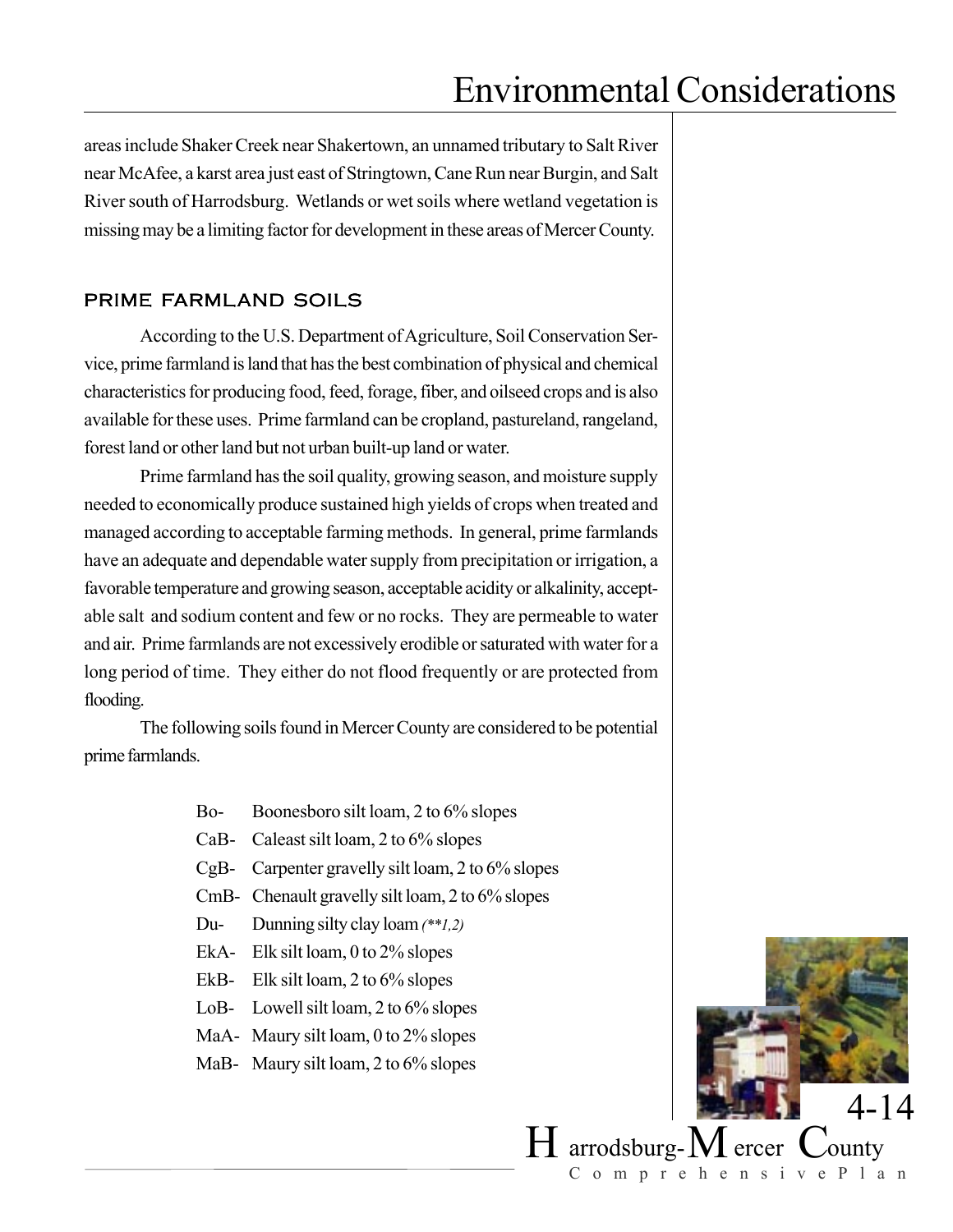|        | McB- McAfee silt loam, 2 to 6% slopes        |
|--------|----------------------------------------------|
| $Mg-$  | McGary silt loam $(**1,2)$                   |
| $Ne-$  | Newark silt loam $(**1,2)$                   |
| $NtB-$ | Nicholson silt loam, 2 to 6% slopes          |
| $No-$  | Nolin silt loam $(**1)$                      |
| Se-    | Sensabaugh gravelly silt loam (** <i>1</i> ) |
| TIA-   | Tilst silt loam, 0 to 2% slopes              |
| TIB-   | Tilst silt loam, 2 to 6% slopes              |
| $TpB-$ | Trappist silt loam, 6 to 12% slopes          |

*\*\* 1. Areas of this soil that are subject to flooding during the growing season more frequently than once in two years are not considered to be prime farmland.*

*2. Areas of this soil lacking adequate drainage to a sufficient depth during the cropping season allow cultivated crops common to the area to be grown are not considered prime farmland.*

In addition to prime farmland, the Soil Conservation Service has also identified farmlands of statewide importance. This is land other than prime farmland that is of statewide importance for the production of food, feed, fiber, forage, and oilseed crops. Generally, farmlands of statewide importance include those that are nearly prime farmland and that economically produce high yields of crops when treated and managed according to acceptable farming methods. Some may produce as high a yield as prime farmlands if conditions are favorable.

The following soils found in Mercer County may be farmland of statewide importance:

- CaC- Caleast silt loam, 6 to 12% slopes
- CgC- Carpenter gravelly silt loam, 6 to 12% slopes
- CmC- Chenault gravelly silt loam, 6 to 12% slopes
- FdC- Faywood silt loam, 6 to 12% slopes
- LoC- Lowell silt loam, 6 to 12% slopes
- MaC- Maury silt loam, 6 to 12% slopes
- McC-McAfee silt loam, 6 to 12% slopes
- TpC- Trappist silt loam, 6 to 12% slopes
- VeC- Vertrees silt loam, 6 to 12% slopes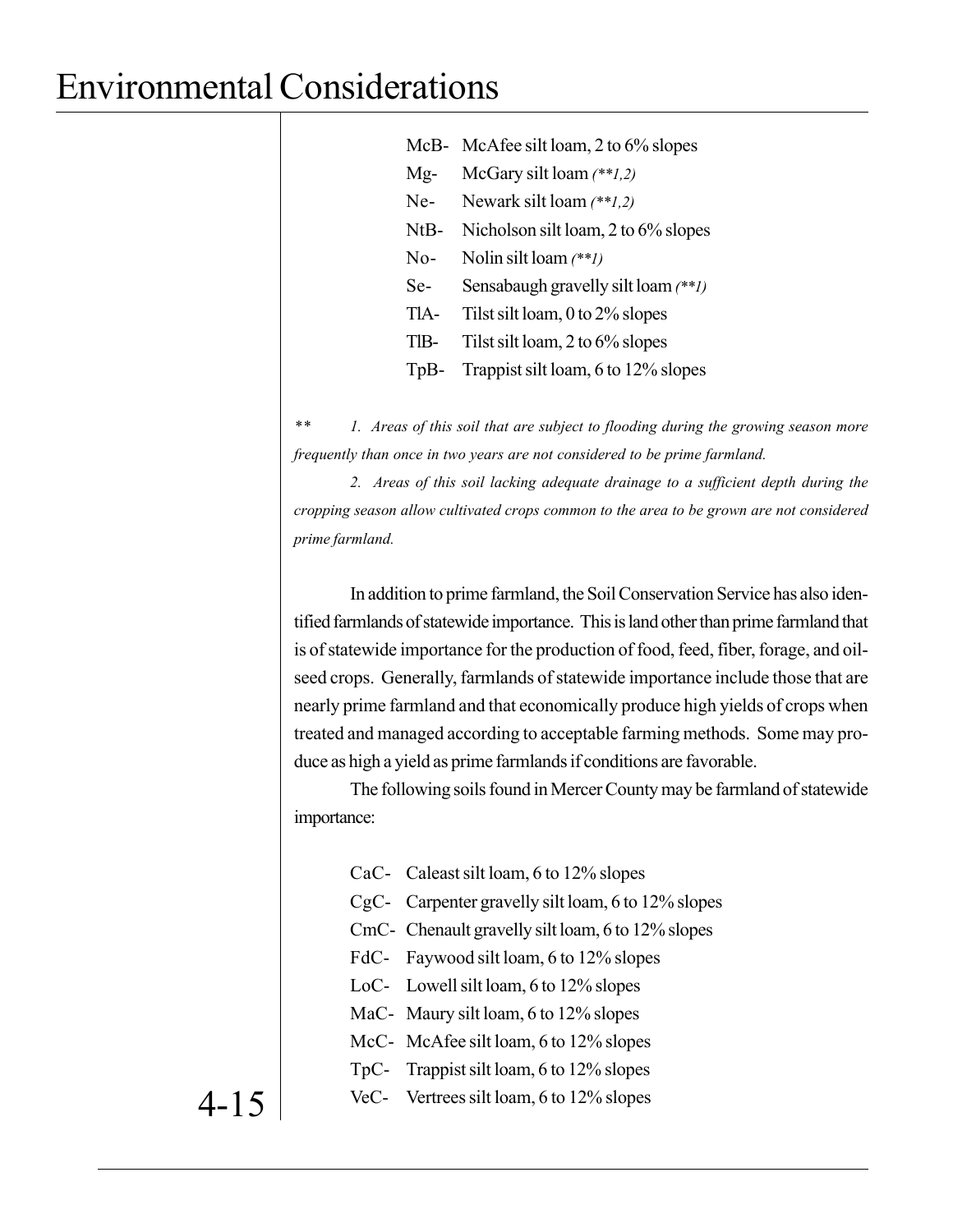While specific determinations as to the location of prime farmlands and farmlands of statewide importance must be made on a site-by-site basis, the majority of these soils are found in six (6) of the general soil map units. These map units are Lowell-Faywood-Eden, Maury-Caleast, McAfee-Caleast-Fairmount, Caleast-McAfee-Maury, and Tilst-Trappist.

The recurring pattern of the conversion of the best agricultural land to other land uses not only eliminates this land as a potential source of income to both the farmer and county, but also encourages agricultural use of less productive land which could better be engaged in another activity. This type of trade off can force land which might possess severe environmental limitations such as steep slopes and high erosion hazards to be used for agricultural purposes. Unfortunately, land which is best suited to crop land or pasture land usually also offers the fewest limitations to urban type development.

It is critical for Mercer County to balance the appropriate uses of the land. Nearly 40,000 acres (34%) of Mercer County's land meets the USDA soil requirements for "prime farmland" with most fertile soils located in the east-central portion of the county. The crops grown on this land account for approximately onefourth of the county's total agricultural income. As population grows and the demand for space increases, invariably prime agricultural land will be converted to an urban type of use. A point of equilibrium must be reached which will allow the best use of all land required to meet both the urban and agricultural needs of Mercer County. Decisions involving this type of transfer should be carefully considered by the planning commission and elected officials to ensure that a sound agricultural economic base will continue to be maintained in Mercer County.

### ENDANGERED SPECIES

The primary concern for the impacts of development on plant and animal life are the effects on rare and endangered species. There are four (4) animal species of potential concern in Mercer County according to the Kentucky Department of Fish & Wildlife Resources. A listing and a brief description of each species follows:



ComprehensivePlan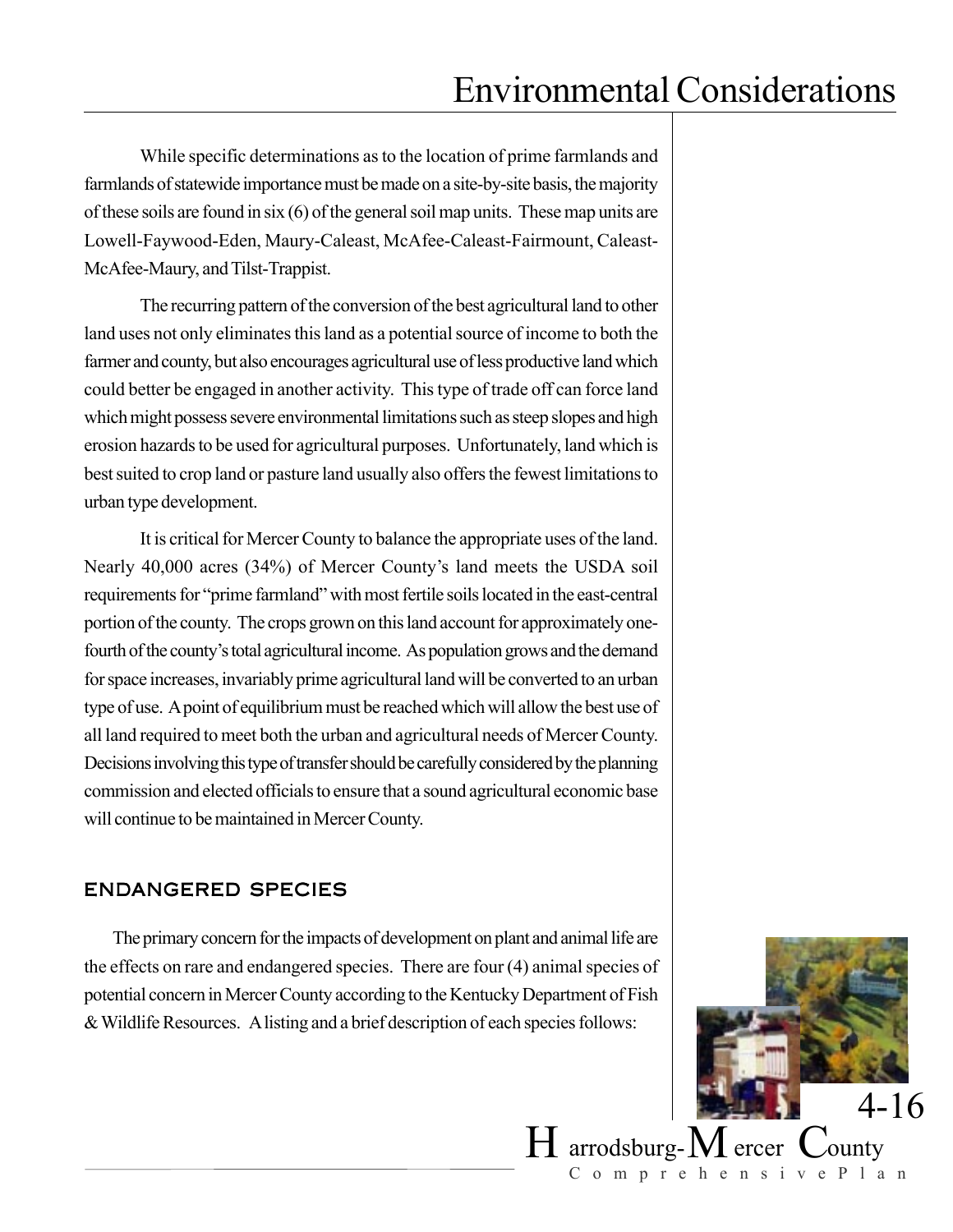#### **TABLE 4-3 SPECIES OF CONCERN**

| <b>COMMON NAME</b>    | <b>SPECIES</b>                              | <b>STATUS</b>                                 |
|-----------------------|---------------------------------------------|-----------------------------------------------|
| Alabama Shad          | Alosa alabamae                              | State endangered                              |
| Bewick's Wren         | Thryomanes Bewickii                         | State special concern                         |
| <b>Blackside</b> dace | <i>Phoxinus</i><br><i>Cumberlandensis</i>   | Federal listed threatened<br>State threatened |
| <b>Bobolink</b>       | Dolichonyx oryzivorus State special concern |                                               |



The Alabama Shad is an elongated, silvery fish with 50-60 scales in the lateral series and 15-17 rays in the dorsal fins. This species is state endangered due to the degrada-

tion of it's habitat caused by siltation and pollutants.



Bewick's Wren is a 13 -centimeter long bird with a long sidewaysfitting tail edged with white spots. Declines probably related to interspecific competition, habitat changes, inclement weather, and predators.



The Blackside Dace is a small bony fish similar to a minnow. Threatened status is primarily due to the impacts of siltation from coal mining, silviculture, agriculture, construction, and impacts of unregulated acid mine drainage and impoundments. Additional

threats include channelization and non-point source pollution.

The Bobolink is small 18 cm long bird with a stout, relatively short, pointed bill and sharply pointed tail feathers. The bird is still widespread and fairly common, but declining due to changing agricultural practices.